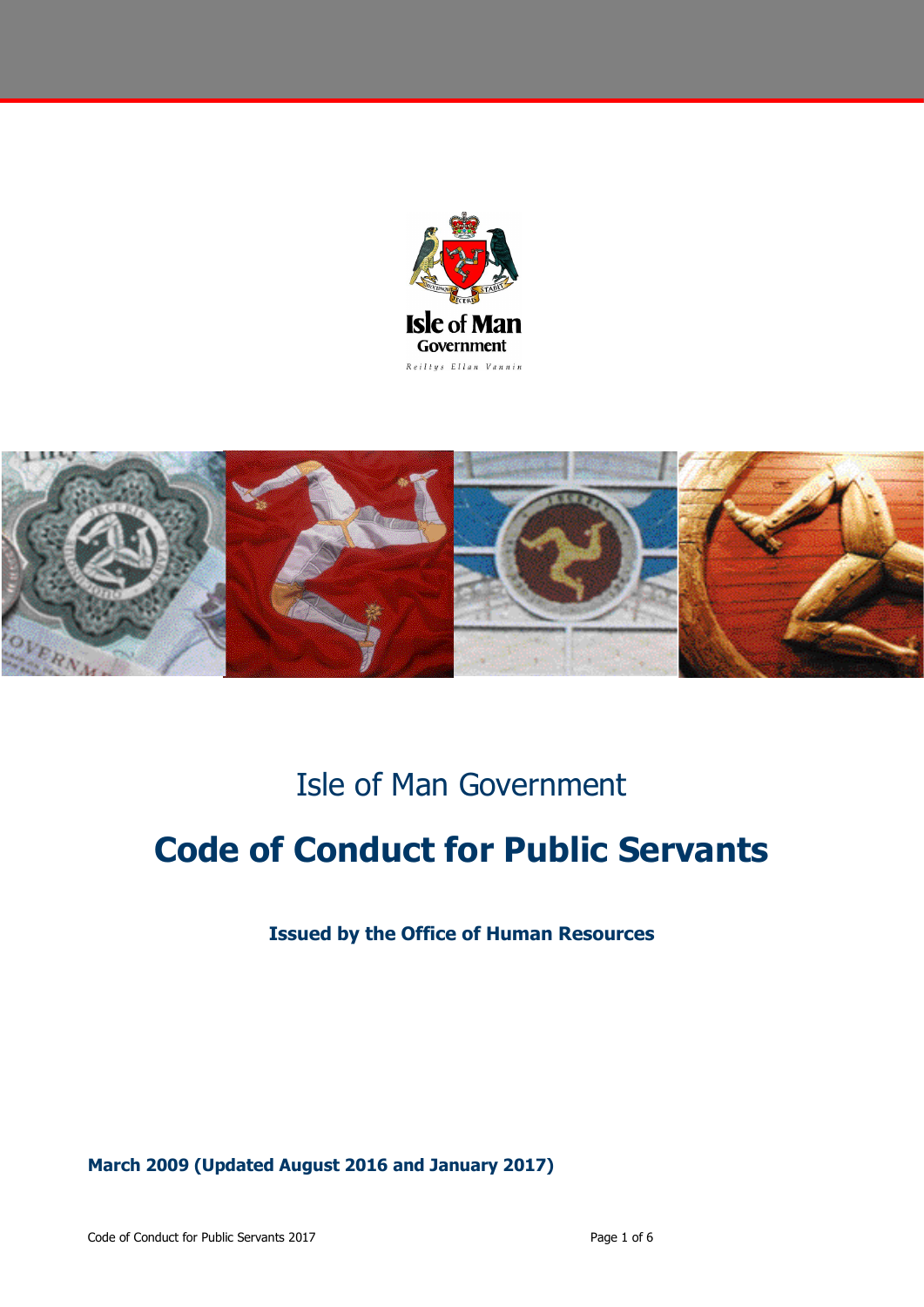### **INTRODUCTION**

This Code defines the minimum standards of conduct that members of staff are expected to observe when carrying out their official duties. It is intended to complement any codes already in place through employing authorities and any professional or ethical codes. It also gives individual employers across Government the opportunity to develop and implement more detailed, job specific codes of conduct.

Employing authorities have a duty to make public servants aware of this Code and its principles and in line with the requirements of the [Isle of Man Government Principles of](https://hr.gov.im/media/1413/corporate-governance-principles-and-code-of-conduct.pdf)  [Corporate Governance and Code of Conduct](https://hr.gov.im/media/1413/corporate-governance-principles-and-code-of-conduct.pdf) to put in place arrangements to ensure compliance with formal codes of conduct defining standards of personal behaviour.

The Code was originally developed by the then Personnel Office in conjunction with a working group comprising representatives from across Government, with the support of the Chief Officers' Group and the then Civil Service Commission, and the endorsement of the Council of Ministers.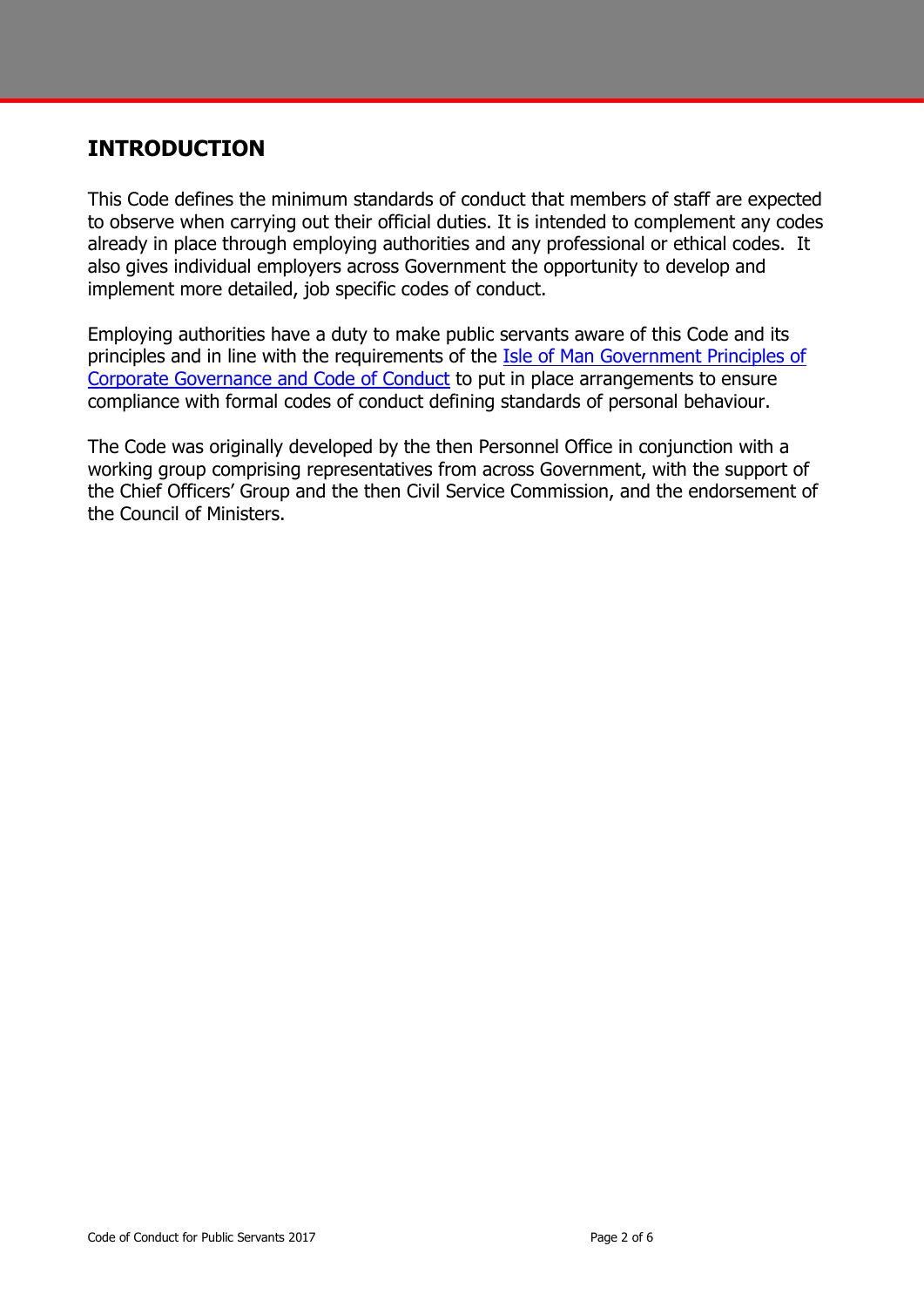## **CODE OF CONDUCT FOR PUBLIC SERVANTS**

## **INTRODUCTION**

This Code of Conduct for Public Servants ("the Code") links to and is intended to support the provisions of Aspect 5 - [Standards of Conduct](https://hr.gov.im/media/1413/corporate-governance-principles-and-code-of-conduct.pdf) within the Isle of Man Government Corporate Governance Principles and Code of Conduct. Aspect 5 states that:

"The openness, integrity and accountability of individuals within a Department is the cornerstone of effective corporate governance. The reputation of the Department depends on the standards of behaviour of everyone in it, including agents contracted to it.

Therefore the Minister, Members and senior officers of a Department will need to:

- exercise leadership by conducting themselves as role models for others within the Department to follow:
- ensure compliance with relevant professional and corporate standards of personal behaviour and codes of ethics".

## **SCOPE AND COVERAGE**

The Code applies to all public servants and defines the minimum standards of conduct that members of staff are expected to observe when carrying out their official duties. The Code is effective from 1<sup>st</sup> April 2009.

For the purpose of this Code:

- "*public servants"* and "*members of staff"* mean all those in the employment of any employing authorities as defined below, whether full-time, part-time, temporary, casual or agency workers;
- "employing authorities" means all "designated bodies" and "departments of Government" within the meaning of the Treasury Act 1985. The following are "designated bodies":
	- o **all Departments** (Department of Environment, Food & Agriculture, Department of Education & Children, Department of Health & Social Care, Department of Home Affairs, Department of Economic Development, Department of Infrastructure, the Cabinet Office, and the Treasury);
	- o **all Statutory Boards** (the Communications Commission, Office of Fair Trading, Financial Services Authority, Isle of Man Post Office, the Manx Utilities Authority);
	- o **any other body or authority** (other than a local authority) constituted by any enactment for any purposes involving the expenditure of public moneys or the receipt of public moneys for the purposes of that body or authority for the public revenue;
	- **Note:** the term "*Departments of Government"*, for this purpose, includes the Attorney General's Chambers, General Registry, Gambling Supervision Commission, Isle of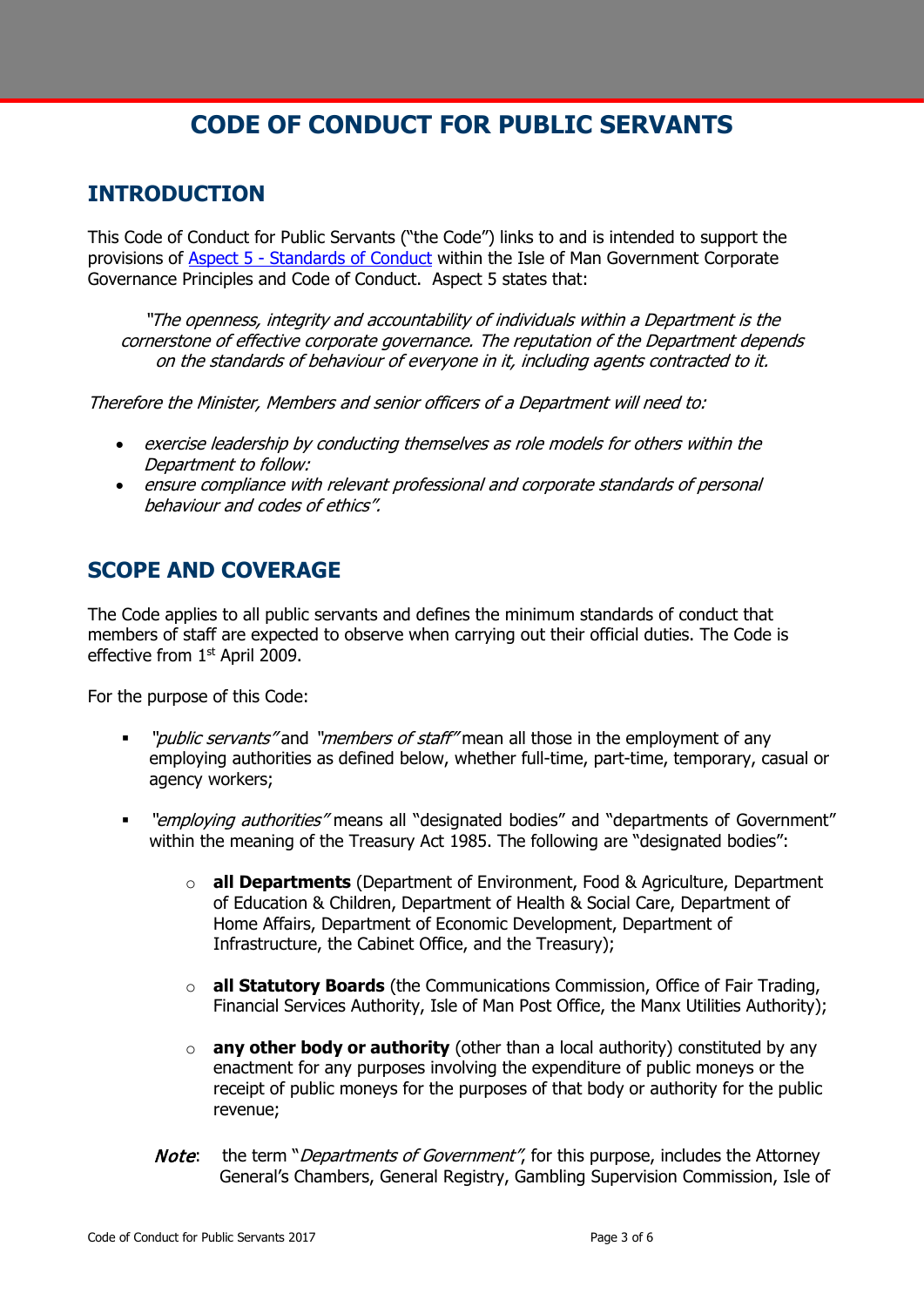Man Information Commissioner's Office and the Manx Industrial Relations Service.

" "*the public*" means anyone with whom a public servant comes into contact during the course of their official duties, whether internal or external to Government.

This Code is intended to complement any codes already in place through employing authorities e.g. Police and Fire Services, etc. and any professional or ethical codes which apply to certain professions within the Isle of Man Public Service.

Employing authorities have a duty to make public servants aware of this Code and its principles and, in line with the requirements of the **Isle of Man Government Principles of Corporate** [Governance and Code of Conduct](https://hr.gov.im/media/1413/corporate-governance-principles-and-code-of-conduct.pdf) to put in place arrangements to ensure compliance with formal codes of conduct defining standards of personal behaviour.

In addition, public servants should familiarise themselves with the content of this Code of Conduct and should act in accordance with the standards of behaviour set out in it.

### **STRUCTURE OF THE CODE**

The Code centres around three fundamental principles of corporate governance and conduct namely:

- **Openness;**
- **Integrity; and**
- **Accountability.**

## **STANDARDS OF BEHAVIOUR**

#### **OPENNESS**

#### **Public Servants should**:

- be as open as possible, within the requirements of the law, about all the decisions and actions they take;
- when providing information to the public or other public servants comply with the Code of [Practice on Access to Government Information,](https://www.gov.im/media/881974/access-code.pdf) the provisions of the [Data Protection Act](https://legislation.gov.im/cms/images/LEGISLATION/PRINCIPAL/2002/2002-0002/DataProtectionAct2002_7.pdf)  [2002](https://legislation.gov.im/cms/images/LEGISLATION/PRINCIPAL/2002/2002-0002/DataProtectionAct2002_7.pdf) and any relevant legislation, codes and guidance;
- take decisions in line with established policies and procedures;
- take due account of expert and professional advice;
- provide information and advice on the basis of the evidence available, accurately and truthfully present the facts and options and correct promptly any errors identified;

#### **Public Servants should not**:

- disclose personal or official information without proper authority (unless it has already been published);
- withhold or ignore relevant facts or considerations when providing advice or making decisions;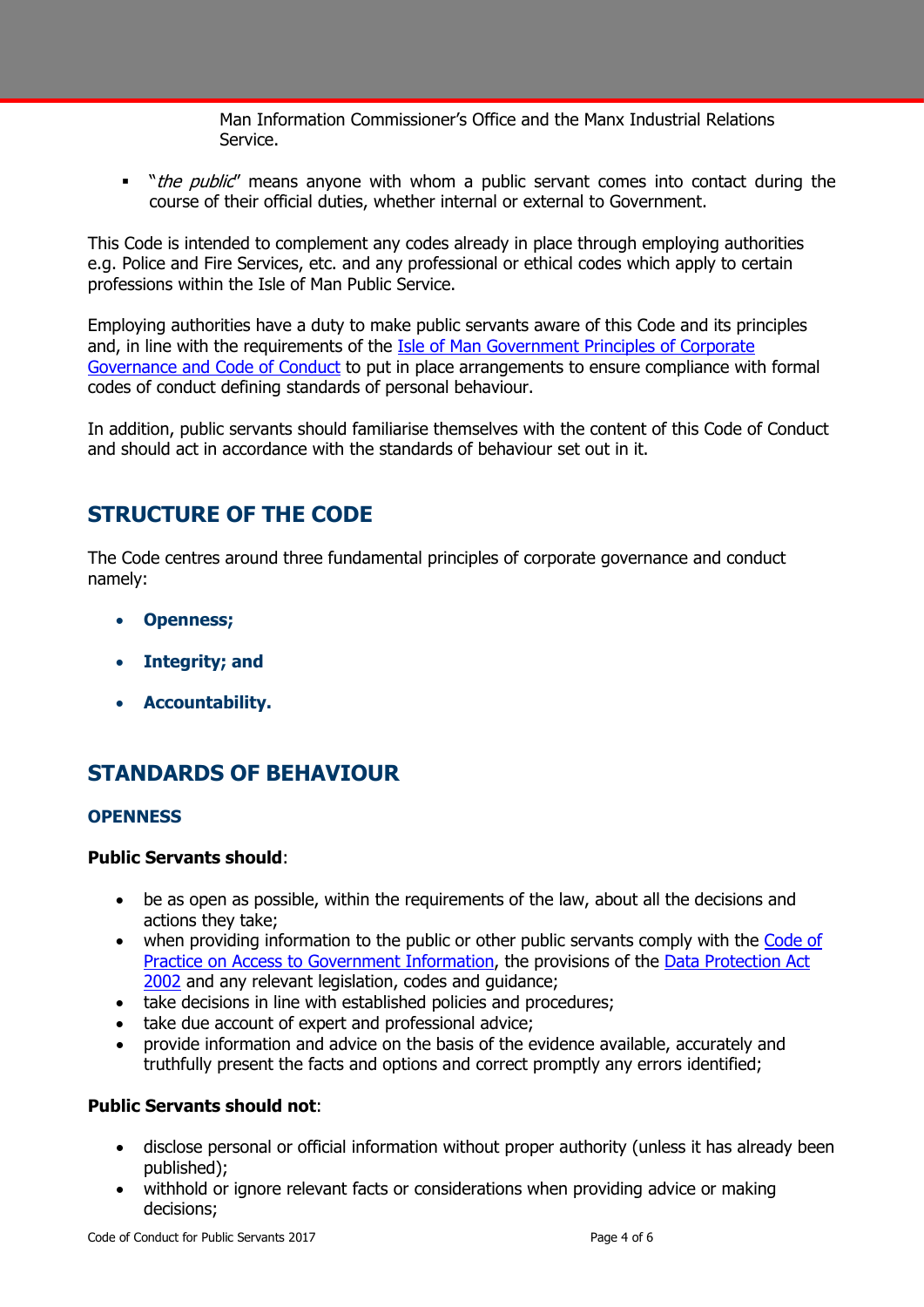- seek to frustrate or improperly influence the policies, decisions or actions of Ministers, by the unauthorised or premature disclosure outside of Government of any information to which they have had access as public servants;
- knowingly mislead or deceive Ministers, Tynwald, other public servants or the public.

#### **INTEGRITY**

#### **Public Servants should**:

- comply with the law;
- act in a way that is professional and recognise any relevant ethical or professional standards;
- treat everyone with courtesy and respect;
- act in accordance with the trust that the public is entitled to place in them;
- comply with any restrictions applicable to their personal political activities;
- declare, as required by applicable procedures, any hospitality, benefits or gifts received as a consequence of their official duties;
- register or declare any private interests relevant to their official duties;
- ensure that any possible conflicts of interest are identified at an early stage and that appropriate action is taken to resolve them (refer to the Staff Guidance Note on Conflicts of [Interest](https://www.gov.im/media/622901/conflictsofinterestguidancenot.pdf) approved by the Council of Ministers April 2007);

#### **Public Servants should not:**

- seek to influence others or be influenced by improper pressures or the prospect of personal gain;
- misuse their position by, for example, using information acquired in the course of their official duties to further their private interests or those of others;
- take decisions in order to gain financial or other material benefits for themselves, their family or their friends;
- place themselves under any financial or other obligation to outside individuals or organisations that might influence them in the performance of their official duties;
- accept gifts or hospitality or receive benefits of any kind, from anyone which might reasonably be seen to compromise their personal judgement or integrity.

#### **ACCOUNTABILITY**

#### **Public Servants should:**

- be accountable for their decisions and actions at all times;
- offer the public the highest standards of conduct and delivery of services both in terms of quantity and quality;
- deal with the public and their affairs fairly, promptly, efficiently, effectively and sensitively, to the best of their ability;
- protect the public purse by ensuring the proper, effective and efficient use of public money and other resources;
- promote and support the principles of openness, integrity and accountability by personal example;

#### **Public Servants should not:**

• seek to avoid accountability or to blame someone else improperly.